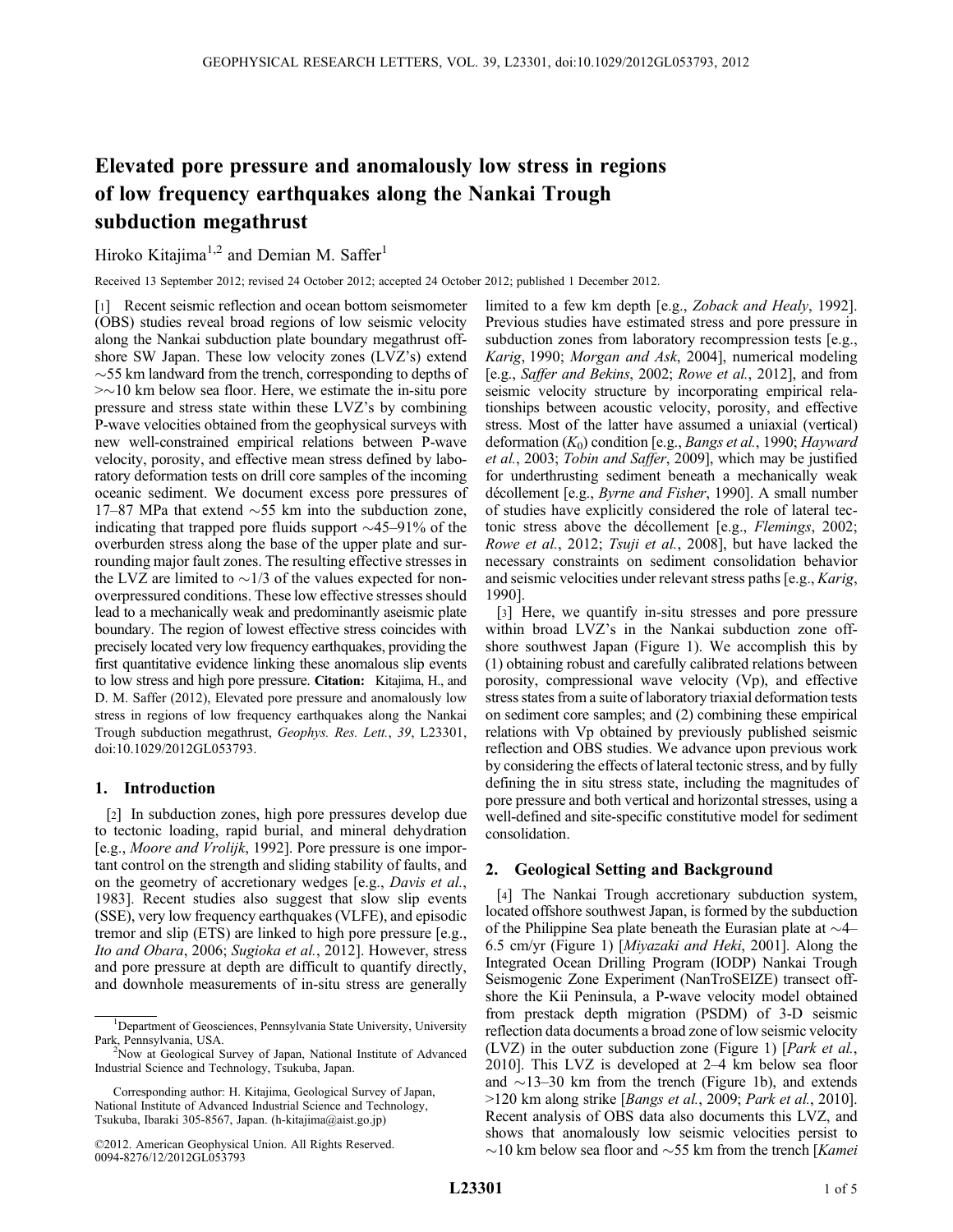

Figure 1. (a) Map of the study area (modified from Underwood et al. [2010]), showing locations of in-lines (IL) 2682 (red) and 2535 (blue; shown by Park et al. [2010]) from 3-D seismic survey, and the OBS transect used by Kamei et al. [2012] (black). The seismic and OBS survey lines are separated by less than  $\sim$ 3 km. The black box in the inset figure indicates the location of the study area. The abbreviations in the inset figure indicate tectonic plates; PSP: Philippine Sea Plate, EP: Eurasian Plate, and PP: Pacific Plate. (b) Cross section of PSDM-derived Vp along IL2535 showing major structures (after *Park et al.* [2010] and Moore et al. [2009]). Low P-wave velocity zones (LVZ) are observed above the active décollement between  $\sim$ 13–30 km from the trench, and beneath the megasplay from  $\sim$ 30–55 km.

et al., 2012], beneath a highly reflective region of the "megasplay", a major out of sequence thrust splay fault in the outer wedge [Bangs et al., 2009] (Figure 1b). Based on the seismic interpretation of *Moore et al.* [2009], the shallower LVZ lies above the active décollement but beneath an older décollement, whereas the deeper LVZ is located beneath the megasplay near where it soles into the active décollement (Figure 1b). Because these LVZs are developed in sediments bounding the major faults in the outer forearc, and lie near the inferred updip termination of coseismic slip in the most recent great earthquake at the margin (1944 Tonankai Mw 8.2), their properties hold important implications for fault strength and slip behavior in the plate boundary system.

[5] Seismic reflection surveys and drilling at oceanic reference boreholes C0011 and C0012 indicate that along this transect the incoming sediment section is  $\sim$ 1000 m thick, and includes upper-, middle-, and lower- Shikoku Basin facies, volcaniclastic-rich facies, and pelagic facies [Moore et al., 2009; Underwood et al., 2010]. The mudstones within the Shikoku Basin facies units are generally clay-rich  $(\sim 50$ – 60 wt%). The upper Shikoku Basin and overlying trench wedge sediments have been accreted at a frontal thrust, and the mud- and clay-rich units below this comprise the lower accretionary wedge and underthrusting package. For our experiments, we use lower Shikoku Basin (LSB) mudstone sampled from 493 m below sea floor at IODP Site C0011 (Figure 1). The observations that: (1) laboratory consolidation behavior is consistent between different mudstone core samples from the Shikoku Basin facies; (2) deformation behavior in individual laboratory tests is highly reproducible; and (3) our laboratory-defined consolidation trend matches that observed in the field (H. Kitajima and D. M. Saffer, unpublished data, 2011) all indicate that our data provide robust and representative measure of consolidation behavior for the Shikoku Basin facies mudstones.

## 3. Constitutive Relationships for Vp, Porosity, and Effective Stress

[6] We conducted a suite of triaxial deformation experiments to measure consolidation behavior and Vp as a function of mean and differential stress conditions, at effective axial stress ( $\sigma'$ <sub>v</sub>) and effective confining pressures ( $P'$ <sub>c</sub>) up to 70 MPa, equivalent to the overburden stress at  $\sim$ 5 km depth under drained conditions (hydrostatic pore pressure). (Figure S1 in the auxiliary material).<sup>1</sup> We define the stress paths for our experiments in terms of effective mean stress  $(p')$  and differential stress  $(q)$ , which are related to the effective principal stresses,  $\sigma'_{1}$ ,  $\sigma'_{2}$ , and  $\sigma'_{3}$ , ( $\sigma'_{v}$  and  $P'_{c}$  in our triaxial experiments) by:

$$
p' = (\sigma_1' + \sigma_2' + \sigma_3')/3 = (\sigma_v' + 2P_c')/3
$$

and

$$
q = \sqrt{\left(\left(\sigma_1' - \sigma_2'\right)^2 + \left(\sigma_2' - \sigma_3'\right)^2 + \left(\sigma_1' - \sigma_3'\right)^2\right)/2} = \sigma_v' - P_c'.
$$

The stress paths we explored include (1) triaxial compression  $(q/p' = 1)$ , (2) triaxial extension  $(q/p' = -1)$ , (3) triaxial compression under a condition of uniaxial strain  $(K_0)$ , and (4) triaxial extension under a condition of radial strain  $(1/K_0)$ .

[7] On the basis of soil mechanics theory, shear failure of a sediment or soil can be described by a critical state, at which yielding occurs by pervasive shearing without any changes in stress and volume [e.g., Roscoe et al., 1958]. The critical state condition is represented as a straight line in  $q-p'$  space, and also defines a boundary between brittle and ductile deformation. We consider stress paths (1) and (2) (described by  $q/p' = \pm 1$ ) to map the critical state line (CSL) for LSB mudstones, because we observed shear failure during an experiment following stress path (2), and because previous experiments on similar sediments define a CSL of  $q/p' = 0.75{\text -}1.3$  [Kitajima et al., 2012; Karig, 1990].

[8] The Vp-porosity-p' relationships defined by our experimental data are shown in Figure 2. The Vp-porosity trend is highly consistent with shipboard data for LSB sediments from

<sup>&</sup>lt;sup>1</sup>Auxiliary materials are available in the HTML. doi:10.1029/ 2012GL053793.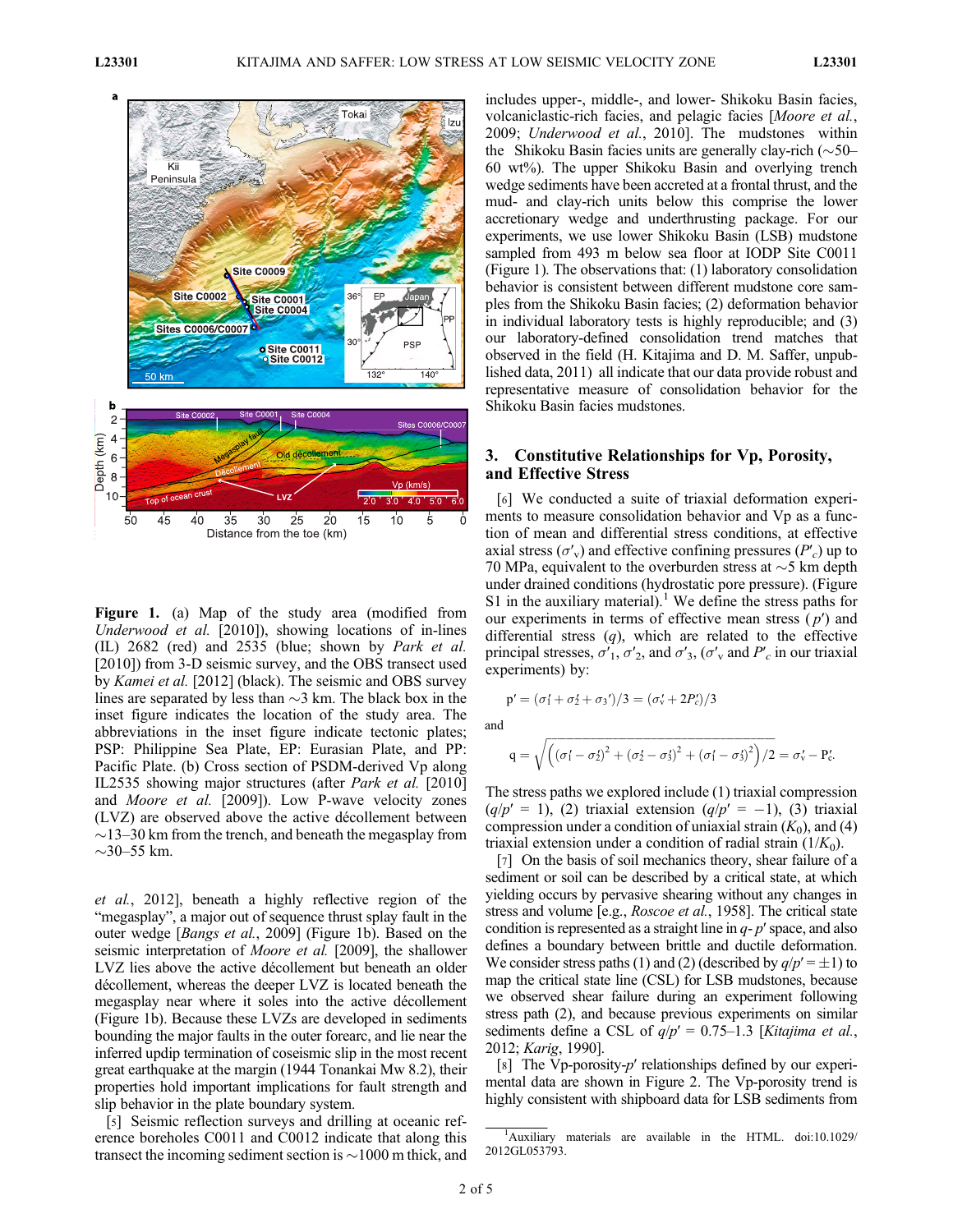

Figure 2. Experimental results, showing relationships between (a) Vp-porosity, and (b) void ratio-p′, for the different stress paths (blue = triaxial compression  $(q/p' = 1)$ ; green = triaxial extension  $(q/p' = -1)$ ; red = uniaxial strain  $(K_0)$ ; and orange = radial strain  $(1/K_0)$ ). Shipboard measurements for the LSB at Site C0011 [*Expedition 322 Scientists*, 2010] (gray crosses) and laboratory measurements for shales from the Shimanto accretionary complex [Tsuji et al., 2008] (gray triangles) are also shown. Dashed curve in Figure 2a shows the Vp-porosity relation derived by *Hoffman and* Tobin [2004] for LSB sediment. The dot-dashed and dashed curves in Figure 2b show log-linear relations between void ratio and p' for critical state ( $e = 0.79 - 0.40 \log p'$ ) and uniaxial/radial strain deformation ( $e = 0.89 - 0.44$  log p'), respectively.

Site C0011 [*Expedition 322 Scientists*, 2010], and with previous laboratory measurements on outcrop samples of shales from the exhumed Shimanto accretionary complex [Tsuji et al., 2006] (Figure 2a). The three datasets are fit well by a Vpporosity function derived by Hoffman and Tobin [2004] for LSB facies mudstones sampled by drilling  $\sim$ 150 km to the southwest, over a range of porosity from  $>50\%$  to  $<5\%$ . While the Vp-porosity relation is independent of stress path, porosity ( $\phi$ ) (or void ratio;  $e = \phi/(1 - \phi)$ ) depends on both mean and differential stresses, consistent with the critical state



Figure 3. Values of (a) Vp, (b)  $\sigma'_{v}$ , (c)  $\sigma'_{H}$ , and (d)  $P^*$  in the LVZ with distance from the trench, computed from Vp extracted from the 3-D seismic data every 1 km and at 5 m depth intervals along IL2682 at 13–30 km from the trench (black) and the OBS survey at 35, 45, and 55 km from the trench (gray). The black dots are depth-averaged values, and the vertical bars reflect the minimum and maximum values within the LVZ at each distance from the trench. The dashed line in Figure 3b indicates the expected depth-averaged effective vertical stress for drained conditions. The uncertainty in the Vp-porosity-p' transform  $(\sim 5\%)$  and in PSDM- and OBS-derived values of Vp ( $\sim$ 5%) results in propagated errors of  $\sim$ 15% in  $\sigma'_{H}$ ,  $\sigma'_{v}$ , and  $P^*$ , and  $\sim$ 10% in  $\lambda^*$ .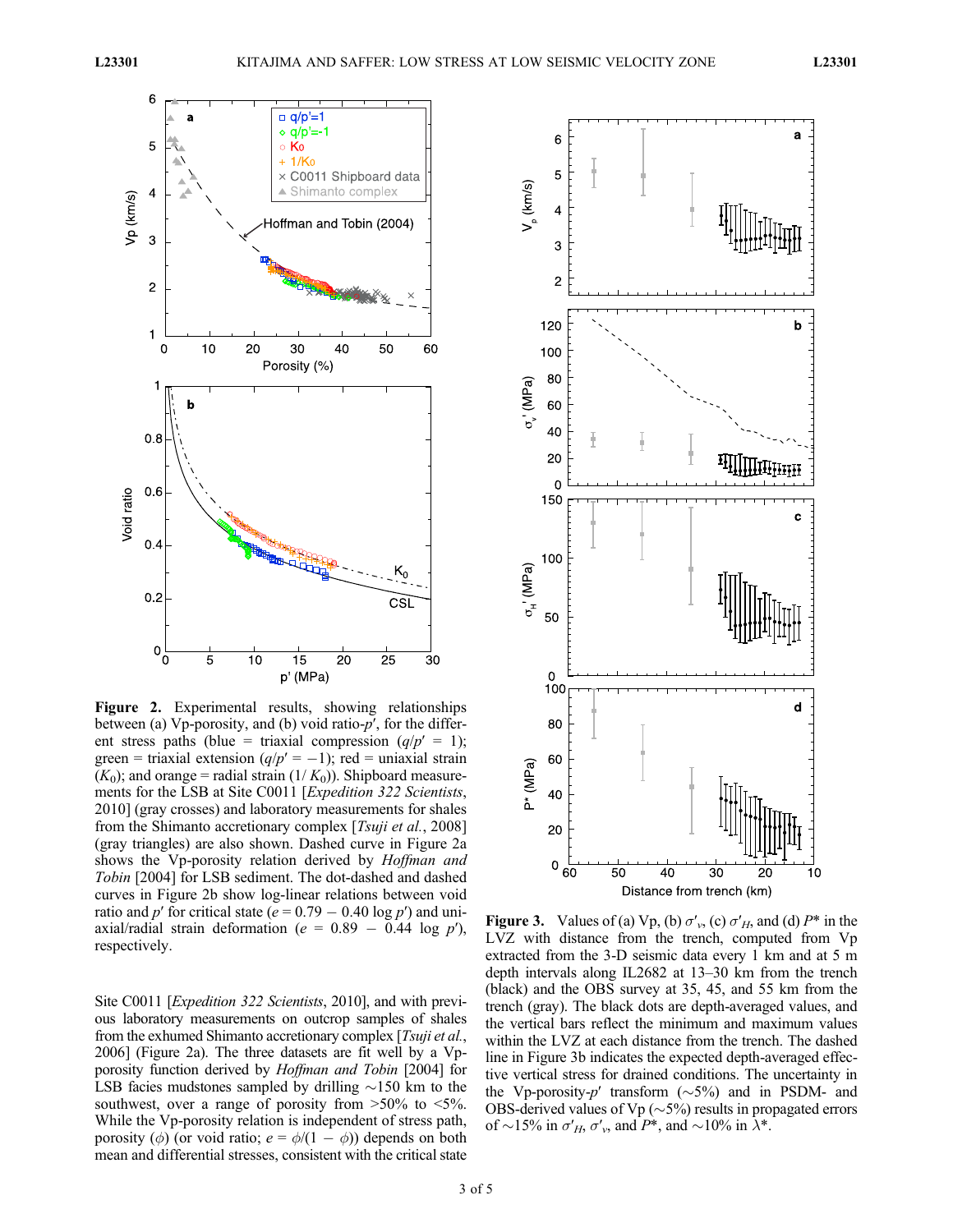

Figure 4. Distribution of  $\lambda^*$  in the LVZ for the case where  $\sigma'_H > \sigma'_h > \sigma'_v$ . The beach balls represent moment tensor solutions for VLF earthquakes reported by Sugioka et al. [2012]. The distribution of VLF earthquakes reported by Ito and Obara [2006] is also shown (top).

soil mechanics model, in which increased shear stress leads to enhanced volume loss at a given effective mean stress, but follows a log-linear trend parallel to that for uniaxial consolidation (Figure 2) [Roscoe et al., 1958].

# 4. Estimation of In Situ Stresses and Pore Pressure in the LVZ

[9] By combining our experimentally defined Vp-porosity $p'$  relationships (Figure 2) with  $Vp$  values extracted from seismic reflection and OBS data, we compute porosity, and mean effective stress  $(p')$  from  $Vp$  values, under the assumption that stresses in the accretionary wedge (and in the LVZ) reflect a critical state under lateral compression. This assumption is consistent with observed active thrust faulting [e.g., Moore et al. 2009], fault downstepping and duplex formation in the outer accretionary wedge that indicate a laterally compressive stress state [Byrne and Fisher, 1990], and is analogous to the widely-held idea that accretionary wedges are characterized by pervasive horizontal compressive failure [e.g., *Davis et al.*, 1983]. To then predict  $\sigma'_H$  and  $\sigma'$  from the mean effective stress, the role of intermediate principal stress ( $\sigma'_{h}$  in a thrusting environment) must also be defined. We consider three scenarios: (1)  $\sigma'_{H} = \sigma'_{h} > \sigma'_{v}$ , (2)  $\sigma'_{H} > \sigma'_{h} > \sigma'_{v}, \sigma'_{h} = (\sigma'_{H} + \sigma'_{v})/2$ , and (3)  $\sigma'_{H} > \sigma'_{h} = \sigma'_{v}$ . Here, we report results for case (2), in which  $\sigma'_H$  and  $\sigma'_v$  at the critical state condition are given by:  $\sigma'_{H} = 1.58 \, p'$ , and  $\sigma'_{v}$  = 0.42 p' (see Figure S2 for other scenarios). We then evaluate pore pressure in the LVZ from the computed value of  $\sigma'_{\nu}$ ; because the total overburden stress ( $\sigma_{\nu}$ ) can be estimated from bulk density data, and hydrostatic pore pressure  $(P_{p-hvdro})$  at a given depth is known, the excess pore pressure  $(P^*)$  and pore pressure ratio  $\lambda^*$  are given simply by  $P^* =$  $\sigma'_{v}$  hydro  $-\sigma'_{v}$  and  $\lambda^* = P^* / \sigma'_{v}$  hydro, where  $\sigma'_{v}$  hydro  $=\sigma_{v0}$  - $P_{p\_hydro}$ .

[10] Within the LVZ, the depth-averaged mean effective stress increases from 28 MPa at 13 km from the trench, to 83 MPa at 29 km. Computed values of  $\sigma'_{H}$  increase from 43–130 MPa,  $\sigma'$  from 12–35 MPa, and P\* from 17–87 MPa over this region (Figure 3). These excess pressures correspond to depth-averaged pore pressure ratios,  $\lambda^*$ ranging from 0.51–0.77, with a maximum value located 25 km from the trench (Figure 4). Comparison of  $P^*$  to  $\sigma_{v0}$ indicates that pore fluids support 45–91% of the overburden stress along the base of the upper plate over the outermost 55 km of the forearc. These poorly drained conditions reflect a combination of rapid tectonic loading and low sediment permeability [e.g., Saffer and Bekins, 2002; Rowe et al., 2012]. The magnitudes of  $\sigma'_H$  and  $\sigma'_v$  we report are less than half those expected for fully drained conditions, and illustrate that elevated pore pressure allows sediment failure within a zone of anomalously low stress surrounding and beneath the megasplay and décollement (Figures 3b and 3c).

[11] The values of  $P^*$  we report should be considered an upper bound; if the sediments are not at critical state, mean stress  $(p')$  would be higher at a given  $Vp$  (and porosity), and pore pressure correspondingly lower. On the other hand, thermally enhanced consolidation or secondary compression would lead to lower values of porosity at a given mean stress, and thus result in higher excess pore pressures than we report. However, the fact that porosity-stress and Vp-porosity trends are consistent across a wide range of porosities, and for mudstones and shales subjected to a wide range of burial and loading in the natural subduction system (Figure 2) [Tobin and Saffer, 2009], suggests that to first order, these effects are not significant. Interestingly, if the assumption of uniaxial loading is applied, as has been assumed in some previous studies, we predict sub-hydrostatic pore pressures. This suggests that differential stress is important, and pressure and stress estimation in the region above and in the near field of the plate boundary fault (décollement) and splay fault cannot be approached by considering simple burial loading [e.g., Bangs et al., 1990; Hayward et al., 2003].

# 5. Implications for Drainage and Fault Slip Behavior

[12] It is not clear that the broad LVZ is connected at all depths, and the spatial distribution of both low velocity and elevated pore pressure appears to be heterogeneous (Figure 4).